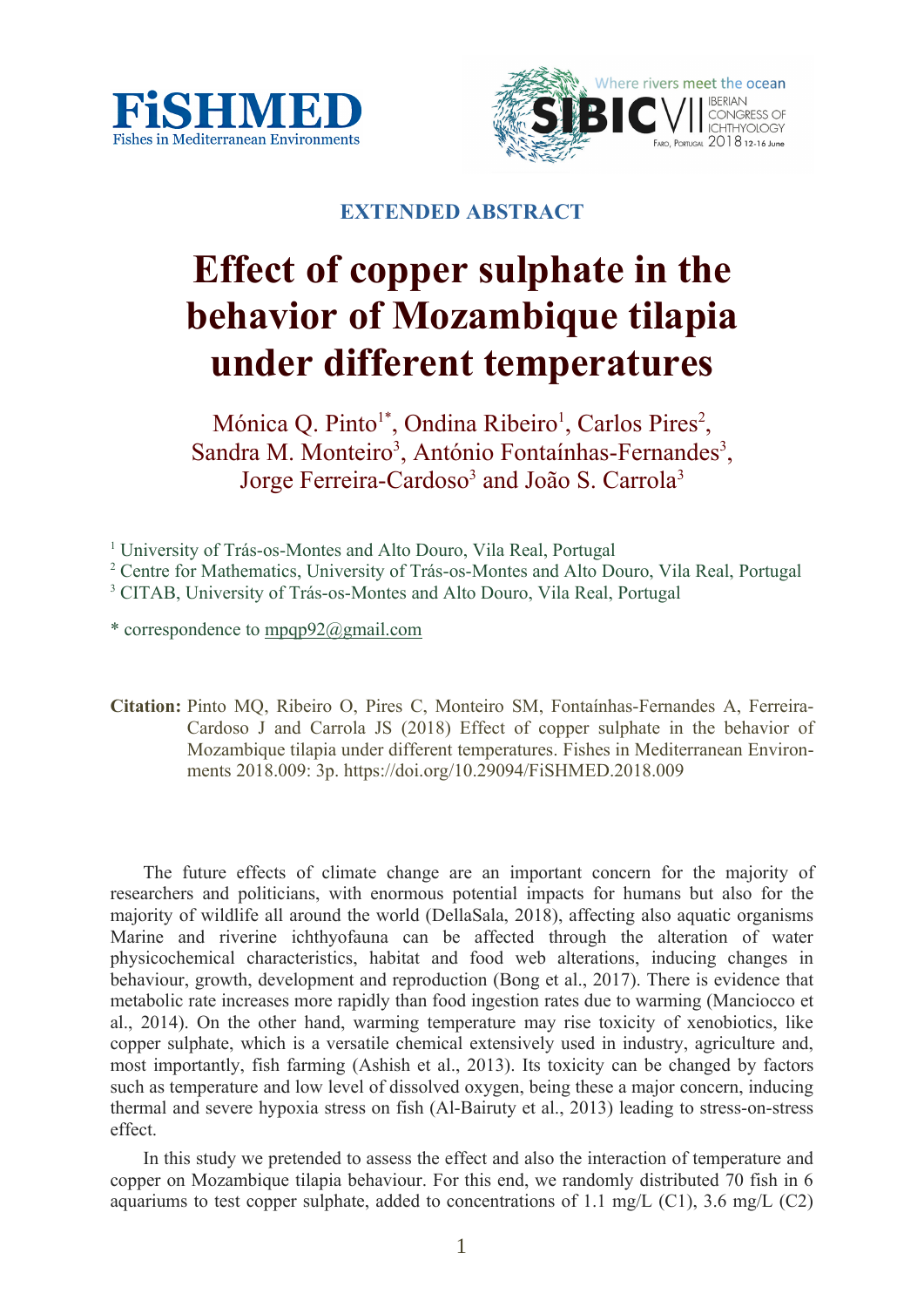### **Extended abstract SIBIC2018** DOI: 10.29094/FiSHMED.2018.009

and 0 mg/L control (C0), and for each concentration, C0, C1 and C2, we tested two water temperatures,  $25^{\circ}$ C (T1) and  $32^{\circ}$ C (T2). The fish were exposed to these conditions for 28 days.

Visual observations were performed always by the same person during 20 minutes twice a day, at the beginning (P0), middle (P1) and end of the experiment (P2). We analyzed four types of behaviors: stationary in the bottom, SB (fish remained motionless at the bottom); feeding inhibition, FI (observing the feeding behavior avoidance of the fish), hoovering in the water column (HC) and gasping at the surface, GS (when fish stood at the top of the water column reaching for atmospheric oxygen).

Fish stationary at the bottom presented statistical significance for T1 on P2. In feeding inhibition, we observed significant differences during all the assay, with higher effect on P2, particularly in T1. We detected significant differences on P2 for fishes hoovering in the water column, only on fish exposed to copper, with similar values for T1 and T2  $(\pm 40\%)$ . We verified that in T2 there were more fishes hovering in the water column and they were highly affected during P1 ( $\pm$ 47%) and P2 ( $\pm$ 60%). This may reflect also a lower level of dissolved oxygen in water, intensified by the presence of copper because fish from the control group rarely showed this behaviour.

We can conclude that higher temperature of water related with oxygen level turned fish more lethargic, with a decrease in normal social behaviour and increase in the feeding inhibition, mainly for fish exposed to higher levels of copper, affecting their metabolism and physiology.

These behaviour changes affect normal interaction of fish and can reflect a reduction in their survival under our laboratorial conditions. We can translate these results to the riverine fish (Fonseca et al., 2016) that will be less likely to move, leading them to thermal physiological limits, which, together with pesticides or heavy metals like copper sulphate and others (Davidson et al., 2009), can reduce the geographic distribution of aquatic species and potentiate large-scale changes in fish species which will become vulnerable under climate change and increase hypoxia areas.

#### **ACKNOWLEDGEMENTS**

FEDER/COMPETE/POCI, under Project POCI-01-60 0145-FEDER-006958 and by Portuguese FCT - under Project UID/AGR/04033/2013.

#### **CITED REFERENCES**

- Al-Bairuty, G. A., Shaw, B. J., Handy, R. D. and Henry, T. B. (2013). Histopathological effects of waterborne copper nanoparticles and copper sulphate on the organs of rainbow trout (Oncorhynchus mykiss). Aquat. 74 Toxicol. 126, 104–115.
- Ashish, B., Neeti, K. and Himanshu, K. (2013). Copper Toxicity: A Comprehensive Study. Res. J. Recent Sci. 2, 58–67.
- Bong, C. P. C., Lim, L. Y., Ho, W. S., Lim, J. S., Klemeš, J. J., Towprayoon, S., Ho, C. S. and Lee, C. T. (2017). A review on the global warming potential of cleaner composting and mitigation strategies. J. Clean. Prod. 146, 149–157.
- Davidson, J., Good, C., Welsh, C., Brazil, B. and Summerfelt, S. (2009). Heavy metal and waste metabolite accumulation and their potential effect on rainbow trout performance in a replicated water reuse system operated